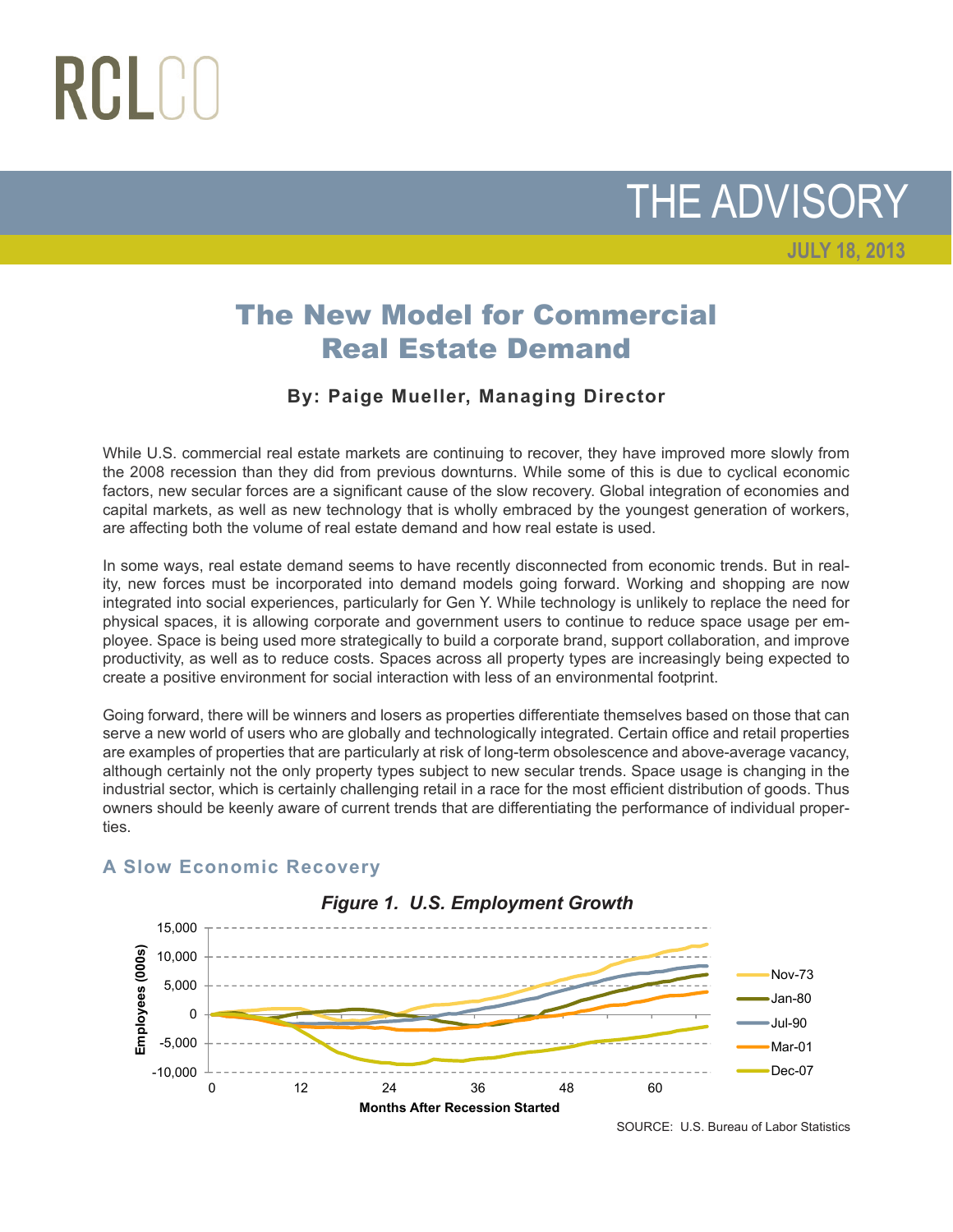**JULY 18, 2013**

Given, this has been a slow economic recovery. It is now more than five years from the start of the 2008 downturn, and the U.S. job market has yet to return to peak employment levels (Figure 1). In contrast, the job market returned to peak employment levels within two to four years after the start of the previous four recessions. While sectors such as energy, technology, healthcare, and other services are expanding, longterm structural unemployment remains in low-skilled jobs, particularly in the construction and manufacturing sectors and within the younger population base. The good news is that the job market continues to recover, including younger workers as well as construction-based industries serving the housing market and U.S. and export-based manufacturing.

## **A Disconnect in Real Estate Demand**

Despite the improving economy, commercial real estate demand has responded unusually slowly due to secular changes in capital markets as well as how space is being used. One example is the office market, where historically office demand has been closely related to changes in office employment. But current trends are diverging from history as demand for office space has significantly lagged job growth since 2009 (Figure 2).



Much of this discrepancy can be explained by new trends in the usage of office space. For example, Corenet's survey of more than 280 commercial real estate executives indicated that office space per worker is quickly shrinking (Figure 3). In fact, executives indicated that space per worker shrank by 22% from 2010 to 176 square feet per worker in 2012 and is expected to shrink by another 14% by 2017.



Another example is the retail sector, which is facing similar trends. Demand for neighborhood and community centers generally follows retail sales trends. But recent demand for retail space has been significantly lagging improving job markets and fairly robust increases in consumer spending (Figure 4).